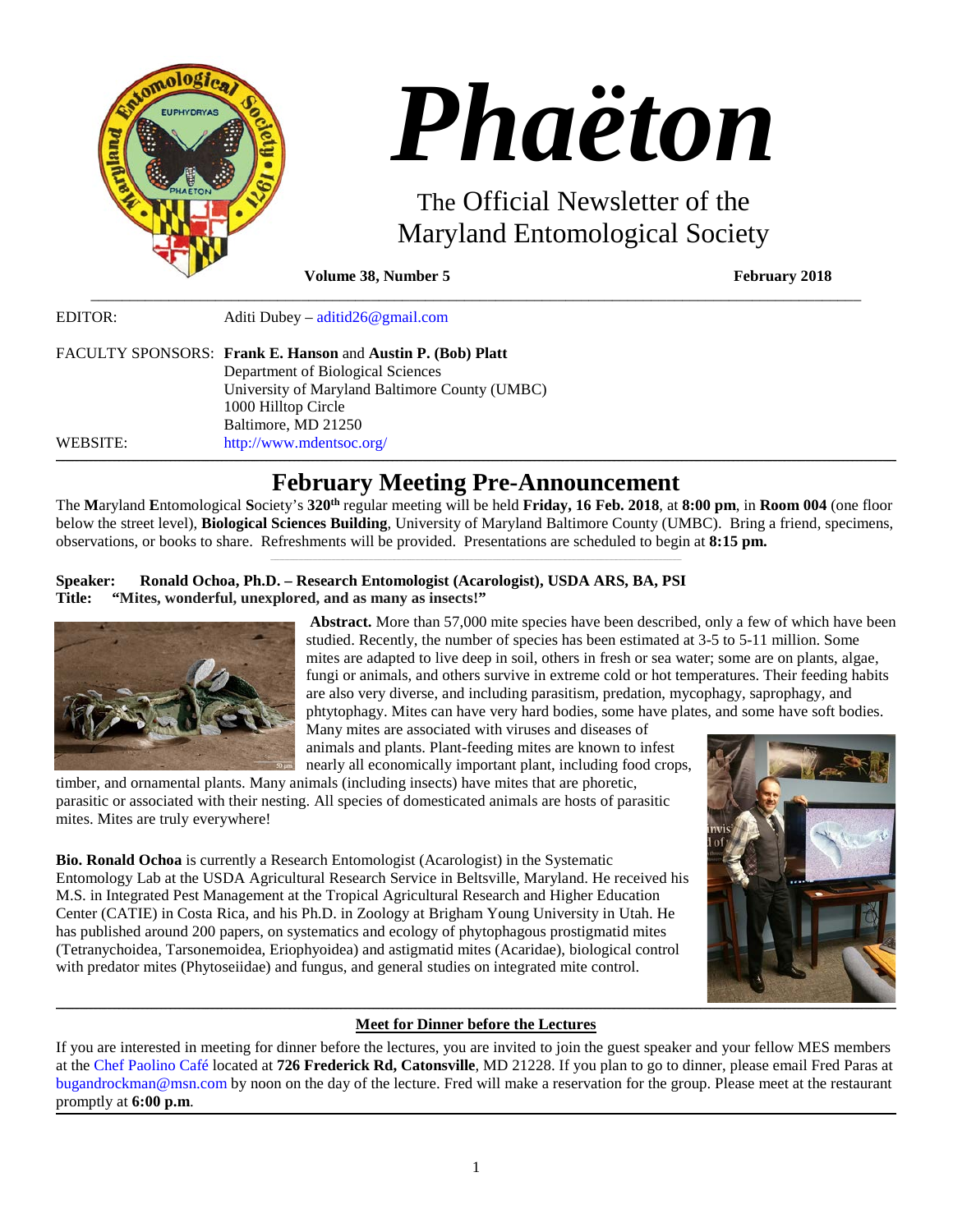$\mathcal{L}_\text{max}$  and  $\mathcal{L}_\text{max}$  and  $\mathcal{L}_\text{max}$  are the set of the set of the set of the set of the set of the set of the set of the set of the set of the set of the set of the set of the set of the set of the set of th

### **\*\*\*DON'T FORGET TO RENEW\*\*\* \*\*\*IT'S MEMBERSHIP RENEWAL TIME\*\*\* OCT 2017 – SEP 2018 MEMBERSHIP YEAR**

**\_\_\_\_\_\_\_\_\_\_\_\_\_\_\_\_\_\_\_\_\_\_\_\_\_\_\_\_\_\_\_\_\_\_\_\_\_\_\_\_\_\_\_\_\_\_\_\_\_\_\_\_\_\_\_\_\_\_\_\_\_\_\_\_\_\_\_\_\_\_\_\_\_\_\_\_\_\_\_\_\_\_\_\_\_\_\_\_\_\_\_\_\_\_\_\_\_\_\_\_\_\_\_\_\_\_\_\_\_\_\_\_\_\_\_\_\_\_\_\_\_\_\_\_\_\_\_\_\_\_\_\_\_\_\_\_\_\_\_\_\_\_\_\_\_\_\_\_\_\_\_\_\_\_\_\_\_\_\_\_\_\_\_\_\_\_\_\_**

Membership renewal forms were inserted in the front of the September 2017 issue of *The Maryland Entomologist*. If the date on your address label reads 2017, it is time for you to renew for the "October 2017 – September 2018" membership year. Please check that your contact information is correct and return the form along with your check (made out to Maryland Entomological Society) to: **Edgar A. Cohen, Jr.** (MES Treasurer), [5454 Marsh](https://maps.google.com/?q=5454+Marsh+Hawk+Way,+Columbia,+MD+21045&entry=gmail&source=g)  [Hawk Way, Columbia, MD 21045.](https://maps.google.com/?q=5454+Marsh+Hawk+Way,+Columbia,+MD+21045&entry=gmail&source=g)

#### **\_\_\_\_\_\_\_\_\_\_\_\_\_\_\_\_\_\_\_\_\_\_\_\_\_\_\_\_\_\_\_\_\_\_\_\_\_\_\_\_\_\_\_\_\_\_\_\_\_\_\_\_\_\_\_\_\_\_\_\_\_\_\_\_\_\_\_\_\_\_\_\_\_\_\_\_\_\_\_\_\_\_\_\_\_\_\_\_\_\_\_\_\_\_\_\_\_\_\_\_\_\_\_\_\_\_\_\_\_\_\_\_\_\_\_\_\_\_\_\_\_\_\_\_\_\_\_\_\_\_\_\_\_\_\_\_\_\_\_\_\_\_\_\_\_\_\_\_\_\_\_\_\_\_\_\_\_\_\_\_\_\_\_\_\_\_\_\_ HONORING MEMBER DONORS**

MES wishes to honor the following members who made charitable donations along with their recent membership renewals. These donations help with the printing and mailing of *The Maryland Entomologist*.

> **Frank G. Guarnieri Kelly A. Hamby William O. Lamp Scott R. McCluen Jeffrey W. Shultz Mark C. Taylor Robin G. Todd Robert B. Trumbule Rebecca C. Wilson**

## **CBP AGRICULTURAL SPECIALISTS IN JACKSONVILLE INTERCEPT 'FIRST IN THE NATION' PEST**

**\_\_\_\_\_\_\_\_\_\_\_\_\_\_\_\_\_\_\_\_\_\_\_\_\_\_\_\_\_\_\_\_\_\_\_\_\_\_\_\_\_\_\_\_\_\_\_\_\_\_\_\_\_\_\_\_\_\_\_\_\_\_\_\_\_\_\_\_\_\_\_\_\_\_\_\_\_\_\_\_\_\_\_\_\_\_\_\_\_\_\_\_\_\_\_\_\_\_\_\_\_\_\_\_\_\_\_\_\_\_\_\_\_\_\_\_\_\_\_\_\_\_\_\_\_\_\_\_\_\_\_\_\_\_\_\_\_\_\_\_\_\_\_\_\_\_\_\_\_\_\_\_\_\_\_\_\_\_\_\_\_\_\_\_\_\_\_\_**

**JACKSONVILLE**, Fla. - U.S. Customs and Border Protection (CBP) Office of Field Operations (OFO) agriculture specialists in Jacksonville discovered a potentially destructive pest while inspecting a shipment of used vehicles from Germany. The U.S. Department of Agriculture has confirmed that this marks the first interception of this pest in the United States.



*Phalonidia* sp. moths are serious pests of commercially important fruit pests.

CBP [agriculture](https://www.cbp.gov/border-security/protecting-agriculture) specialists made the finding sifting through littered plant debris hidden inside a wheel well. Phalonidia sp. (Tortricidae) are considered serious pests often feeding on fruits of commercially important crops such as apples and peaches.

### Read the complete story at:

[https://www.cbp.gov/newsroom/local-media-release/cbp](https://www.cbp.gov/newsroom/local-media-release/cbp-agriculture-specialists-jacksonville-intercept-first-nation-pest)[agriculture-specialists-jacksonville-intercept-first-nation-pest](https://www.cbp.gov/newsroom/local-media-release/cbp-agriculture-specialists-jacksonville-intercept-first-nation-pest)

#### **\_\_\_\_\_\_\_\_\_\_\_\_\_\_\_\_\_\_\_\_\_\_\_\_\_\_\_\_\_\_\_\_\_\_\_\_\_\_\_\_\_\_\_\_\_\_\_\_\_\_\_\_\_\_\_\_\_\_\_\_\_\_\_\_\_\_\_\_\_\_\_\_\_\_\_\_\_\_\_\_\_\_\_\_\_\_\_\_\_\_\_\_\_\_\_\_\_\_\_\_\_\_\_\_\_\_\_\_\_\_\_\_\_\_\_\_\_\_\_\_\_\_\_\_\_\_\_\_\_\_\_\_\_\_\_\_\_\_\_\_\_\_\_\_\_\_\_\_\_\_\_\_\_\_\_\_\_\_\_\_\_\_\_\_\_\_\_\_ ESA 2018 EASTERN BRANCH ANNUAL MEETING**

## **Sat-Mon, 17-19 March 2018**

### **Westin Annapolis Hotel, Annapolis, MD**

The 89<sup>th</sup> Annual Meeting of the Eastern Branch of the Entomological Society of America (ESA-EB) will be held in Maryland. Early-bird registration deadline is **January 19, 2018**.

The Maryland Entomological Society (MES) will host an exhibit for the **"It's a Bug's World"** public outreach event being held on **Sunday, March 18, 2018**, as part of the ESA-EB meeting. The "It's a Bug's World" event will take place from 11:00 a.m. till 4:00 p.m. (setup anytime 8:00-11:00 a.m.). In addition to the MES general display which will include pinned Maryland specimens, ESA-EB has asked if MES might have a variety of live insects to display.

If you have any live insects that you would be willing to display between 11:00 a.m. and 4:00 p.m., please contact Eugene Scarpulla at [ejscarp@comcast.net.](https://d.docs.live.net/fc9dffb43a36b539/Documents/Phaeton/ejscarp@comcast.net)

Additional information can be found at: <http://www.entsoc.org/eastern/2018-branch-meeting>

### **\_\_\_\_\_\_\_\_\_\_\_\_\_\_\_\_\_\_\_\_\_\_\_\_\_\_\_\_\_\_\_\_\_\_\_\_\_\_\_\_\_\_\_\_\_\_\_\_\_\_\_\_\_\_\_\_\_\_\_\_\_\_\_\_\_\_\_\_\_\_\_\_\_\_\_\_\_\_\_\_\_\_\_\_\_\_\_\_\_\_\_\_\_\_\_\_\_\_\_\_\_\_\_\_\_\_\_\_\_\_\_\_\_\_\_\_\_\_\_\_\_\_\_\_\_\_\_\_\_\_\_\_\_\_\_\_\_\_\_\_\_\_\_\_\_\_\_\_\_\_\_\_\_\_\_\_\_\_\_\_\_\_\_\_\_\_\_\_ ENTOMOLOGIST WANTED FOR MARYLAND MASTER NATURALIST INSECT CLASS**

The American Chestnut Land Trust (ACLT) in Prince Frederick, MD hosts a Maryland Master Naturalist training program every year. They are looking for somebody who would be willing to teach a 3-hour class on insects for ACLT's 2018 class of Master Naturalists.

The class would be on Monday April  $16<sup>th</sup>$  from 6-9 p.m. at the ACLT office at [676 Double Oak Road Prince Frederick,](https://maps.google.com/?q=676+Double+Oak+Road+Prince+Frederick,+MD+20678&entry=gmail&source=g)  [MD 20678.](https://maps.google.com/?q=676+Double+Oak+Road+Prince+Frederick,+MD+20678&entry=gmail&source=g) Ideally the class would cover basic morphology of insects, some basic ID, the role of insects in the ecosystem, threats to healthy insect populations, etc. While it should cover the topic of insects as a whole, the presenter can focus on whatever specific topics they'd like to cover. It also doesn't have to run the full 3 hours if you can't commit to that whole time (though they'd love to have you for the full 3 hours if you can make it!). They have a PowerPoint, laptop, and screen, and plenty of space for any outdoor activities if the presenter would like to do that.

If you are interested, please contact the ACLT's Land Manager, Autumn Phillips-Lewis - E-mail: [landmanager@acltweb.org](mailto:landmanager@acltweb.org)

Phone: [410-414-3400](tel:(410)%20414-3400)

#### **\_\_\_\_\_\_\_\_\_\_\_\_\_\_\_\_\_\_\_\_\_\_\_\_\_\_\_\_\_\_\_\_\_\_\_\_\_\_\_\_\_\_\_\_\_\_\_\_\_\_\_\_\_\_\_\_\_\_\_\_\_\_\_\_\_\_\_\_\_\_\_\_\_\_\_\_\_\_\_\_\_\_\_\_\_\_\_\_\_\_\_\_\_\_\_\_\_\_\_\_\_\_\_\_\_\_\_\_\_\_\_\_\_\_\_\_\_\_\_\_\_\_\_\_\_\_\_\_\_\_\_\_\_\_\_\_\_\_\_\_\_\_\_\_\_\_\_\_\_\_\_\_\_\_\_\_\_\_\_\_\_\_\_\_\_\_\_\_ SPEAKER WANTED FOR POLLINATOR TALK**

The Chesapeake Beach Green Team is looking for presenters to speak about how pollinators affect the garden, how they do what they do and what can be done to protect them. They are a new group, and are dedicated to community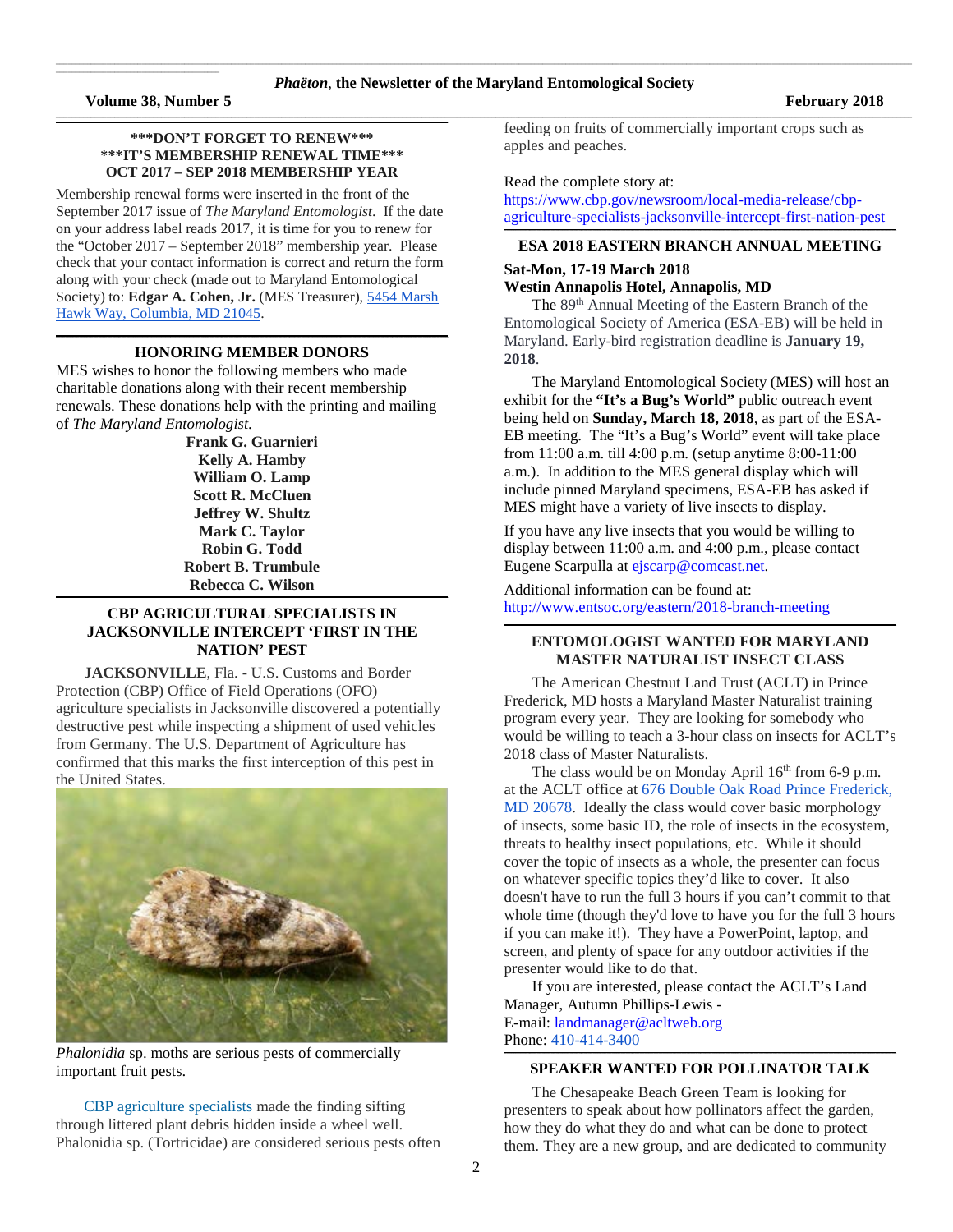# \_\_\_\_\_\_\_\_\_\_\_\_\_\_\_\_\_\_\_\_\_\_\_\_\_\_\_\_\_\_\_\_\_\_\_\_\_\_\_\_\_\_\_\_\_\_\_\_\_\_\_\_\_\_\_\_\_\_\_\_\_\_\_\_\_\_\_\_\_\_\_\_\_\_\_\_\_\_\_\_\_\_\_\_\_\_\_\_\_\_\_\_\_\_\_\_\_\_\_\_\_\_\_\_\_\_\_\_\_\_\_\_\_\_\_\_\_\_\_\_\_\_\_\_\_\_\_\_\_\_\_\_\_\_\_\_\_\_\_\_\_\_\_\_\_\_\_\_\_\_\_\_\_\_\_\_\_\_\_\_\_\_\_\_\_\_\_\_\_\_\_\_\_\_\_\_\_\_\_\_\_\_\_\_\_\_\_\_\_\_\_\_\_\_\_\_\_\_\_\_\_\_\_\_\_\_\_\_\_\_\_\_\_\_\_\_\_\_\_\_ *Phaëton*, **the Newsletter of the Maryland Entomological Society** \_\_\_\_\_\_\_\_\_\_\_\_\_\_\_\_\_\_\_\_\_\_\_\_\_\_\_\_\_\_\_\_\_\_\_\_\_\_\_\_\_\_\_\_\_\_\_\_\_\_\_\_\_\_\_\_\_\_\_\_\_\_\_\_\_\_\_\_\_\_\_\_\_\_\_\_\_\_\_\_\_\_\_\_\_\_\_\_\_\_\_\_\_\_\_\_\_\_\_\_\_\_\_\_\_\_\_\_\_\_\_\_\_\_\_\_\_\_\_\_\_\_\_\_\_\_\_\_\_\_\_\_\_\_\_\_\_\_\_\_\_\_\_\_\_\_\_\_\_\_\_\_\_\_\_\_\_\_\_\_\_\_\_\_\_\_\_\_\_\_\_\_\_\_\_\_\_\_\_\_\_\_\_\_\_\_\_\_\_\_\_\_\_\_\_\_\_\_\_\_\_\_\_\_\_\_\_\_\_\_\_\_\_\_\_\_\_\_\_\_

### **Volume 38, Number 5 February 2018**

 $\mathcal{L}_\text{max}$  and  $\mathcal{L}_\text{max}$  and  $\mathcal{L}_\text{max}$  are the set of the set of the set of the set of the set of the set of the set of the set of the set of the set of the set of the set of the set of the set of the set of th

education, in keeping with the Sustainable Maryland guidelines. A date has not yet been decided, but the talk would be in April, close to Earth Day. If you would like to participate, please contact Brandy Summerlin at [brandysummerlin@gmail.com.](mailto:brandysummerlin@gmail.com)

## **ENTOMOLOGICAL SOCIETY OF AMERICA SYSTEMATICS, EVOLUTION, & BIODIVERSITY STUDENT RESEARCH TRAVEL AWARD**

 $\mathcal{L} = \{ \mathcal{L} = \{ \mathcal{L} = \{ \mathcal{L} = \{ \mathcal{L} = \{ \mathcal{L} = \{ \mathcal{L} = \{ \mathcal{L} = \{ \mathcal{L} = \{ \mathcal{L} = \{ \mathcal{L} = \{ \mathcal{L} = \{ \mathcal{L} = \{ \mathcal{L} = \{ \mathcal{L} = \{ \mathcal{L} = \{ \mathcal{L} = \{ \mathcal{L} = \{ \mathcal{L} = \{ \mathcal{L} = \{ \mathcal{L} = \{ \mathcal{L} = \{ \mathcal{L} = \{ \mathcal{L} = \{ \mathcal{$ 

### **A Call for Proposals**

## **Due: Friday, 9 March 2018**

The Systematics, Evolution, and Biodiversity (SysEB) section leadership invites SysEB undergraduate and graduate students to submit applications for the SysEB Student Research Travel Award Program (SRTA). Travel Awards provide funding for student fieldwork and/or research travel to other institutions to enhance research projects. Successful proposals from graduate students will be funded through support from the SysEB section; top-ranked proposals from graduate students will be recognized and funded separately by the SysEB Student Research Endowment (SRE). Proposals are competitively judged based on the following factors: a) benefit of the proposed travel to the student's research; b) scientific justification; and c) demonstration of funding need.

More details can be found at: <https://www.entsoc.org/syseb/student-research-travel-award>



## **Central Maryland Beekeepers Association**

Supporting and promoting beekeepers and the viability of honeybees in central Maryland

### **MEMBERS MEETINGS**

### **Tues, 6 March 2018; 7:00 p.m.**

Aaron Fisher of the Fisher Bee Farm in Lewistown, PA, speaks to us about "A Year in the Life of a Commercial Beekeeper". Aaron's company supplies them with the nucs we sell in spring. For more information see: [www.fisherbeefarm.com.](https://d.docs.live.net/fc9dffb43a36b539/Documents/Phaeton/www.fisherbeefarm.com)

### **Tues, 3 April 2018; 7:00 p.m.** TBA

Members meetings are held at th[e Oregon Ridge Nature](https://www.google.com/maps/place/Oregon+Ridge+Nature+Center/@39.4970222,-76.6868097,15z/data=!4m2!3m1!1s0x0:0x9fbed14b2a0e98dd?sa=X&ved=0ahUKEwjkwILmv6jQAhXs6YMKHVsmDwgQ_BIIdDAK)  [Center, 13555 Beaver Dam Road, Cockeysville, MD.](https://www.google.com/maps/place/Oregon+Ridge+Nature+Center/@39.4970222,-76.6868097,15z/data=!4m2!3m1!1s0x0:0x9fbed14b2a0e98dd?sa=X&ved=0ahUKEwjkwILmv6jQAhXs6YMKHVsmDwgQ_BIIdDAK)  Additional information can be found at: [http://www.centralmarylandbees.org/meetings-3/membership](http://www.centralmarylandbees.org/meetings-3/membership-meeting-schedule/)[meeting-schedule/](http://www.centralmarylandbees.org/meetings-3/membership-meeting-schedule/)

#### **\_\_\_\_\_\_\_\_\_\_\_\_\_\_\_\_\_\_\_\_\_\_\_\_\_\_\_\_\_\_\_\_\_\_\_\_\_\_\_\_\_\_\_\_\_\_\_\_\_\_\_\_\_\_\_\_\_\_\_\_\_\_\_\_\_\_\_\_\_\_\_\_\_\_\_\_\_\_\_\_\_\_\_\_\_\_\_\_\_\_\_\_\_\_\_\_\_\_\_\_\_\_\_\_\_\_\_\_\_\_\_\_\_\_\_\_\_\_\_\_\_\_\_\_\_\_\_\_\_\_\_\_\_\_\_\_\_\_\_\_\_\_\_\_\_\_\_\_\_\_\_\_\_\_\_\_\_\_\_\_\_\_\_\_\_\_\_\_ ENTOMOLOGICAL SOCIETY OF WASHINGTON PUBLIC MEETING**

## **Thu, 1 March 2018; 7:00 p.m.**

Topic: TBA Speaker: TBA National Museum of Natural History, Smithsonian Institution, Washington, DC

[http://entsocwash.org/.](http://entsocwash.org/) **\_\_\_\_\_\_\_\_\_\_\_\_\_\_\_\_\_\_\_\_\_\_\_\_\_\_\_\_\_\_\_\_\_\_\_\_\_\_\_\_\_\_\_\_\_\_\_\_\_\_\_\_\_\_\_\_\_\_\_\_\_\_\_\_\_\_\_\_\_\_\_\_\_\_\_\_\_\_\_\_\_\_\_\_\_\_\_\_\_\_\_\_\_\_\_\_\_\_\_\_\_\_\_\_\_\_\_\_\_\_\_\_\_\_\_\_\_\_\_\_\_\_\_\_\_\_\_\_\_\_\_\_\_\_\_\_\_\_\_\_\_\_\_\_\_\_\_\_\_\_\_\_\_\_\_\_\_\_\_\_\_\_\_\_\_\_\_\_**

## **GEORGE WASHINGTON UNIVERSITY BIOLOGY SEMINARS**

## **Fri, 16 February 2018; 3:15 p.m.**

**Speaker:** Hannah M. Wood, Ph.D. Department of Entomology Smithsonian National Museum of Natural History **Topic:** *TBA*

### **Fri, 9 March 2018; 3:15 p.m.**

**Speaker:** Matina Donaldson-Matasci, Ph.D. Department of Biology Harvey Mudd College **Topic:** *TBA*

Seminars are held at: SEH B1220, George Washington University 800 22nd St. NW Washington, D.C. 20052

Additional information can be found at: <https://biology.columbian.gwu.edu/seminars>

### **\_\_\_\_\_\_\_\_\_\_\_\_\_\_\_\_\_\_\_\_\_\_\_\_\_\_\_\_\_\_\_\_\_\_\_\_\_\_\_\_\_\_\_\_\_\_\_\_\_\_\_\_\_\_\_\_\_\_\_\_\_\_\_\_\_\_\_\_\_\_\_\_\_\_\_\_\_\_\_\_\_\_\_\_\_\_\_\_\_\_\_\_\_\_\_\_\_\_\_\_\_\_\_\_\_\_\_\_\_\_\_\_\_\_\_\_\_\_\_\_\_\_\_\_\_\_\_\_\_\_\_\_\_\_\_\_\_\_\_\_\_\_\_\_\_\_\_\_\_\_\_\_\_\_\_\_\_\_\_\_\_\_\_\_ AMERICAN ENTOMOLOGICAL SOCIETY PUBLIC MEETINGS**

**Wed, 22 February 2018; 7:00 p.m.** 

**Speaker:** Bruce W. Grant, Ph.D. Department of Biology Widener University Chester, PA **Topic:** *Lepidopteran Megadiversity at the Uyuca Biosphere Reserve, Zamorano University, Honduras*

## **Wed, 22 March 2018; 7:00 p.m.**

**Speaker:** David H. Funk, Ph.D. Stroud Water Research Center Avondale, PA **Topic:** *What We Thought We Knew About the Effect of Temperature on Cricket Songs: The Puzzling Situation of Hawaiian Laupala (Trigonidiinae)*

Members meetings are held at the Ewell Sale Stewart Library, on the second floor of the Academy of Natural Sciences of Drexel University at: 1900 Benjamin Franklin Parkway, Philadelphia, PA.

Additional information can be found at: [http://darwin.ansp.org/hosted/aes/mtgSched.htm.](http://darwin.ansp.org/hosted/aes/mtgSched.htm)

## **UNIVERSITY OF MARYLAND DEPARTMENT OF ENTOMOLOGY COLLOQUIA**

**Fri, 23 February 2018, 12:00 p.m. "Mixed signals: The roles of deception and learning in** 

**bumble bee preferences for floral scents"**